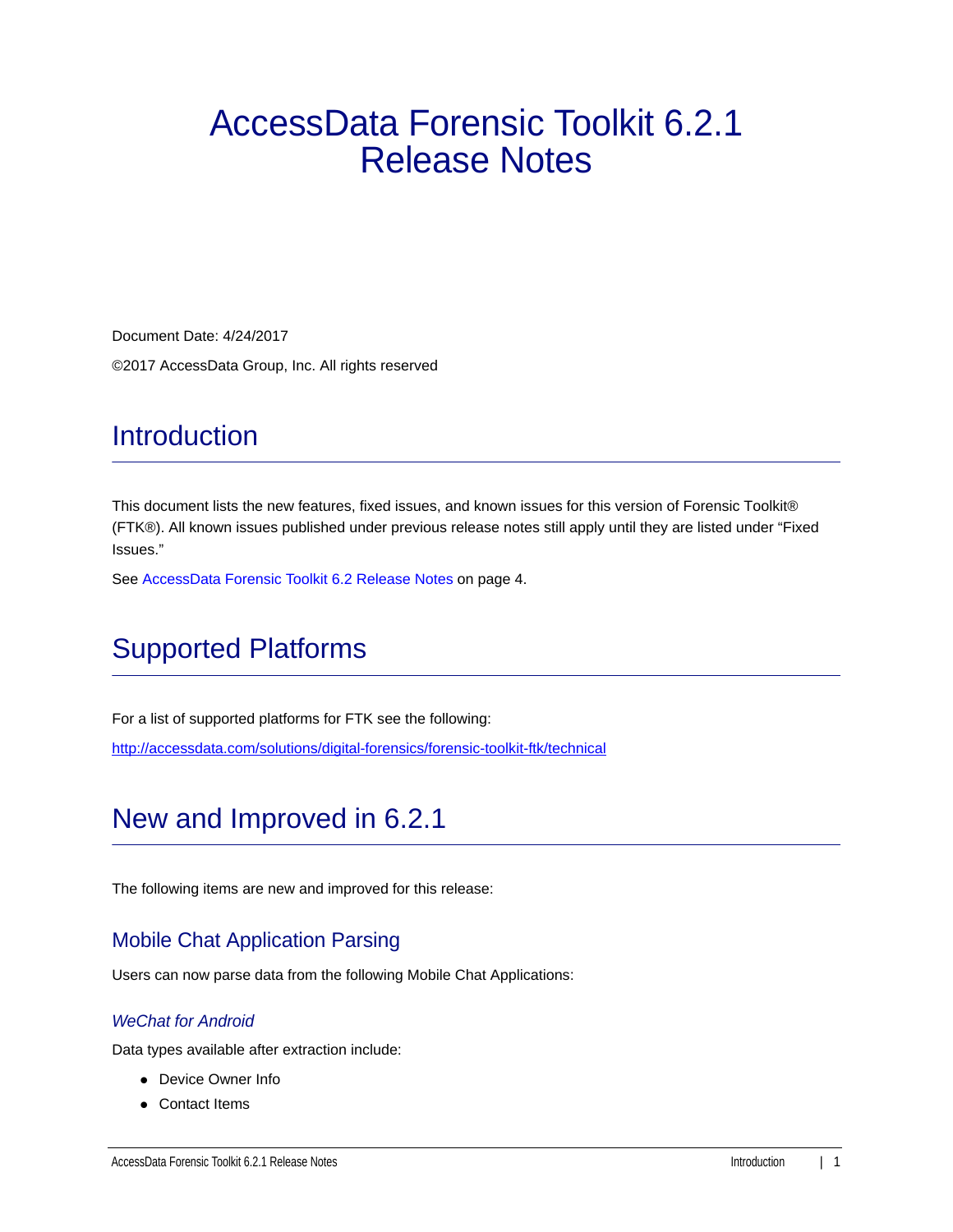- Conversation Items
- Message Items
- Attachment Items

### *WeChat for iOS*

Data types available after extraction include:

- Contact Names (when available)
- Contact Phone Number (when device owner)
- Video Thumbnails
- Picture Files
- Message Items

### *WhatsApp for Android*

Data types available after extraction include:

- Contacts
- Conversations
- Message Items
- Attachment Items

### *WhatsApp for iOS*

Data types available after extraction include:

- Device Owner Information
- Contact Items
- Group Items
- Conversation Items
- Message Items

### Parsing for Encrypted iOS 10 Backups

Encrypted iOS 10 Backups are now able to be parsed and examined. (The user must supply the password for the encrypted backup.)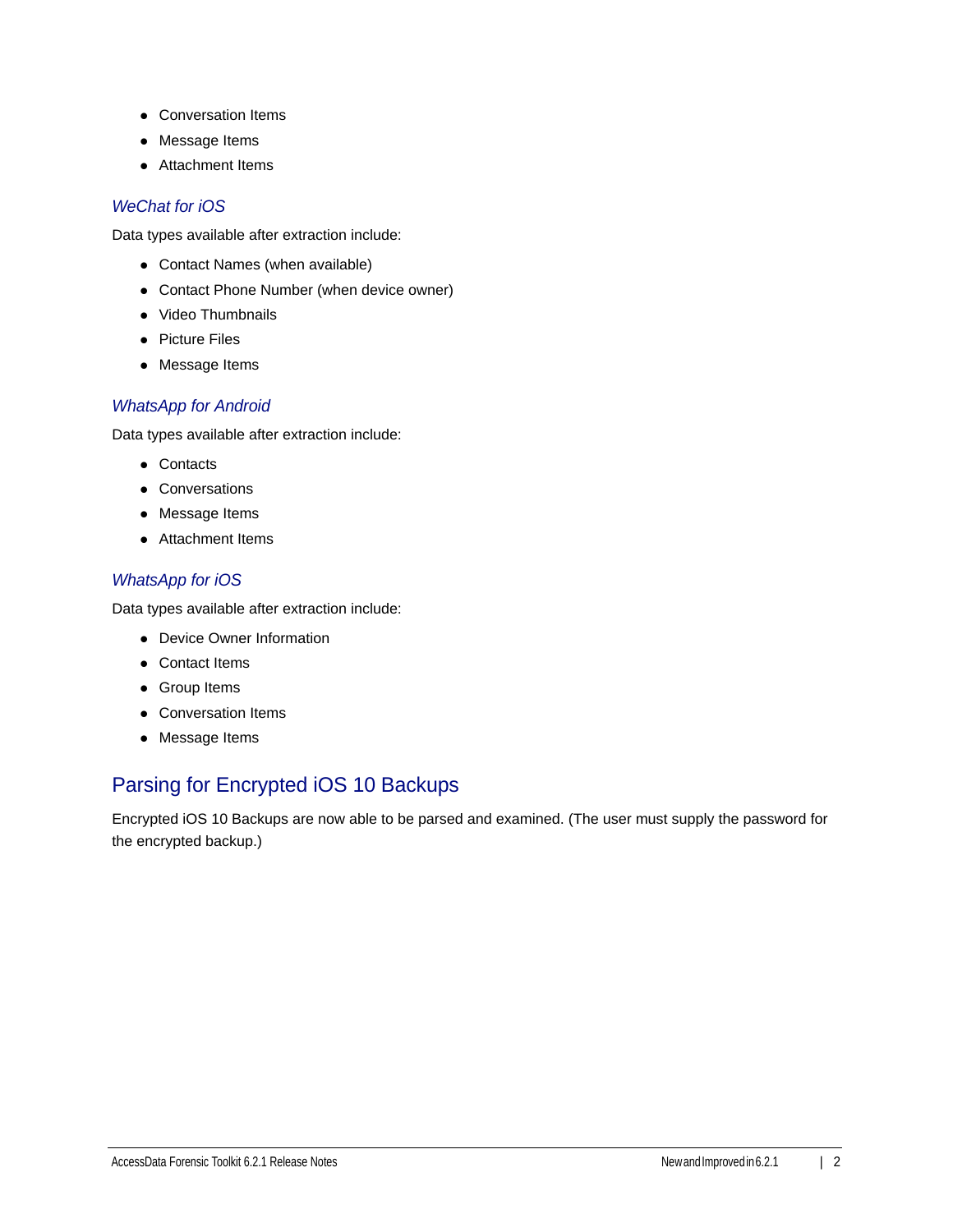• The template screen no longer automatically appears each time a reviewer enters a case. (7505)

# Other Information

[See Important Information for 6.2 on page 9.](#page-8-0) [See Where to get more information on page 12.](#page-11-0)

# Comments?

We value all feedback from our customers. Please contact us at *support@accessdata.com*, or send documentation issues to *documentation@accessdata.com*.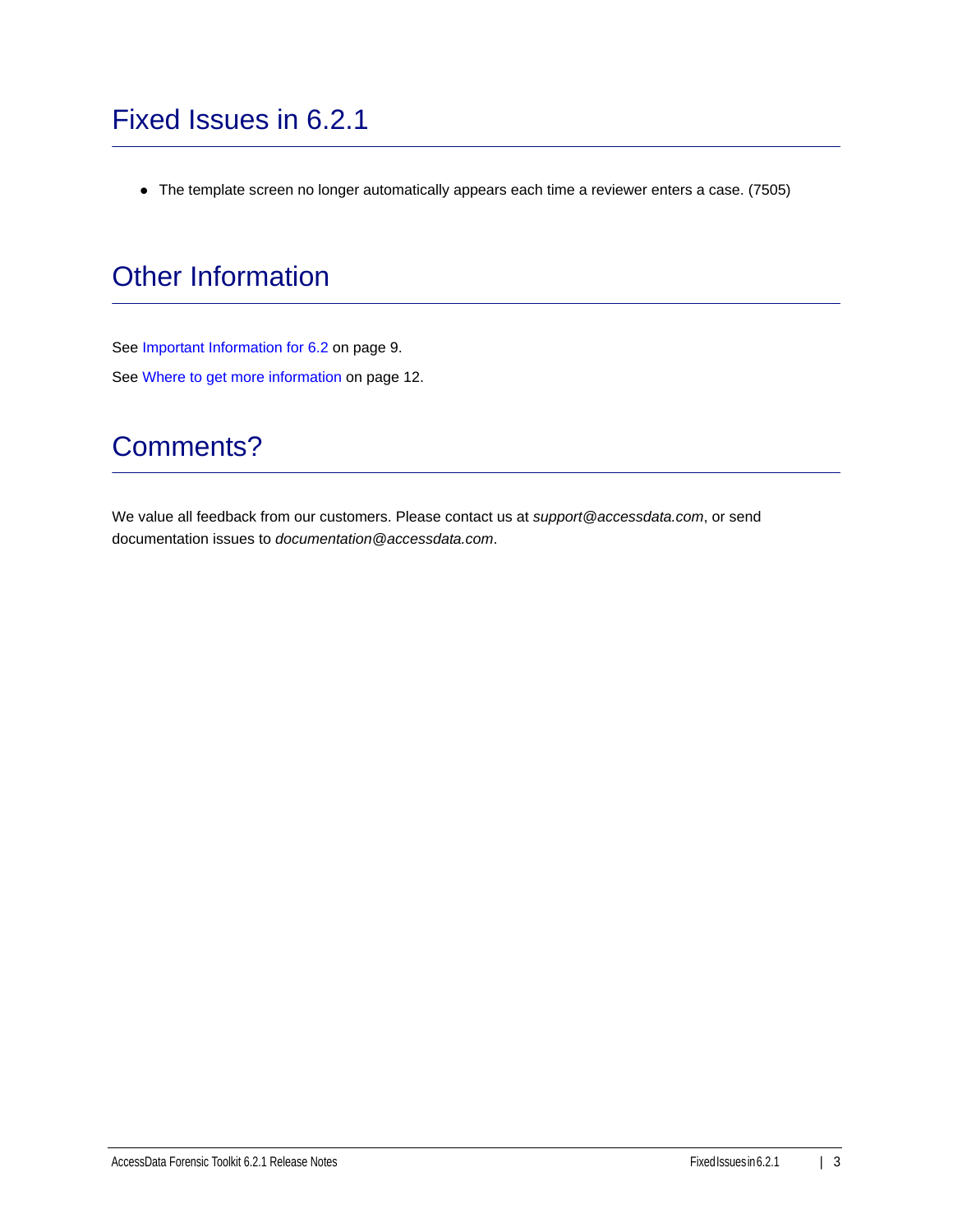# <span id="page-3-0"></span>AccessData Forensic Toolkit 6.2 Release Notes

Document Date: 4/3/2017 ©2017 AccessData Group, Inc. All rights reserved

# **Introduction**

This document lists the new features, fixed issues, and known issues for this version of Forensic Toolkit® (FTK®). All known issues published under previous release notes still apply until they are listed under "Fixed Issues."

# Supported Platforms

For a list of supported platforms for FTK see the following: <http://accessdata.com/solutions/digital-forensics/forensic-toolkit-ftk/technical>

# New and Improved in 6.2

The following items are new and improved for this release:

#### Enhanced Processing

- The Processing Manager (ProcessingHost.exe and Distributed Processing Manager) will now allow for updating the database more efficiently and increasing the threading capabilities.
- Mobile Application Parsing is now available for Facebook Messenger on the Android platform.
- Added support for Encrypted Messenger Plus! Log Files and Unencrypted iOS 10 Backups.
- Windows 10 Mail is now supported This support includes emails, attachments, and contacts.
- Processing has been updated to identify ELF, Mach-O, and CAF file types.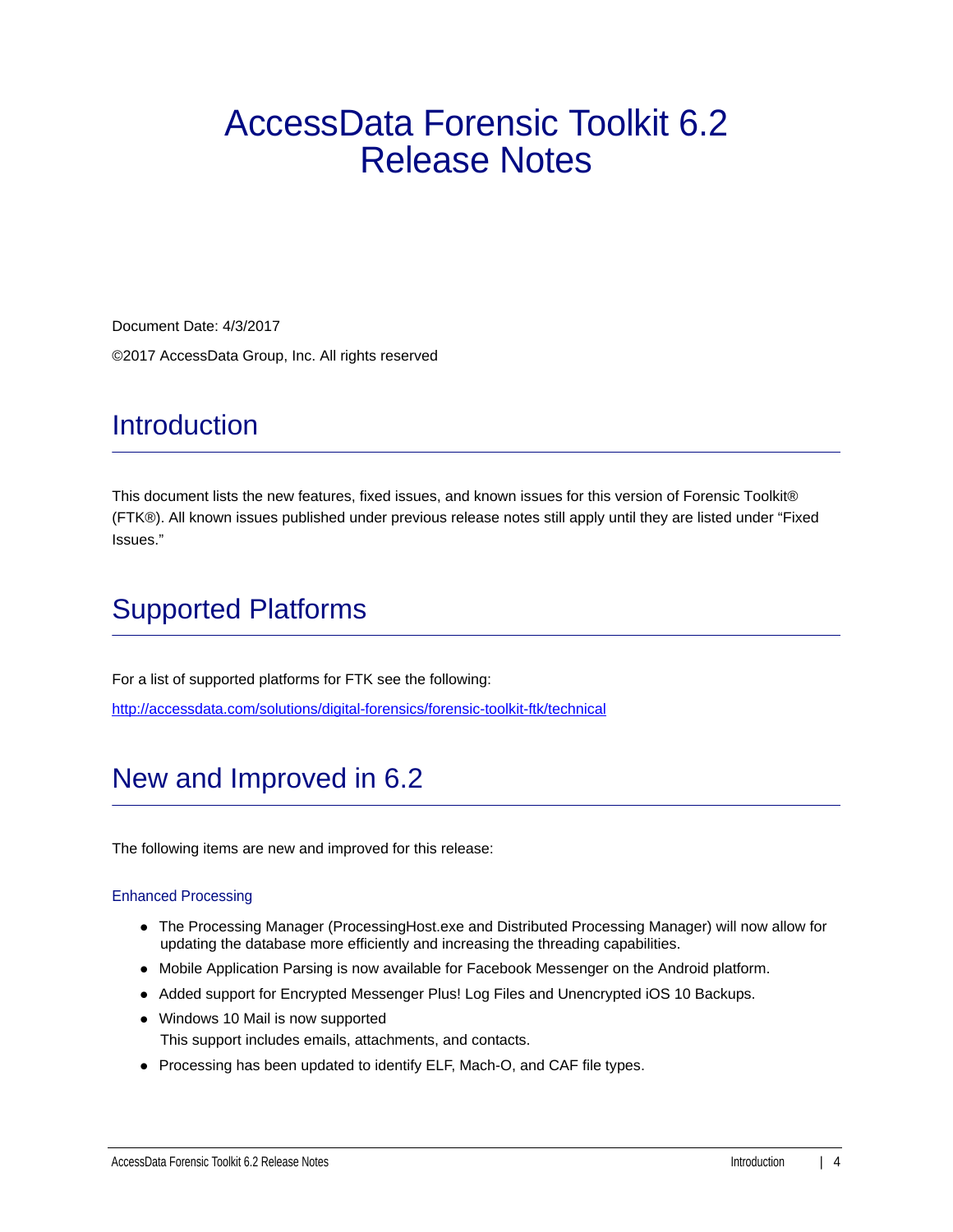#### Automatic Parsing Updates for Modern Operating Systems

• Improvements to the recognition of Windows 8 and Windows 10 keyword searches

These improvements include parsing searches conducted in both Windows 8 and Windows 10, parsing saved searches, identifying search terms that were used, and displaying date and time for each search.

• DestList Update

This update includes the file launched, the path to the file, the number of times the file has been launched, whether the file has been pinned to the task bar, the issued entry ID number (a number assigned to the file based upon the order it was launched), how many files are being tracked, and how many ID's have been issued.

• Shell Bag Updates

These improvements include Prefetch files, number of runtimes, and last runtimes.

- Prefetch Update This update includes last run time(s), showing a max of 8 run times within a cool html display.
- Volume Shadow Copy Update This update allows parsing of Volume Shadow Copy from Windows 8.1 or later and shows all restore points.
- SAM File Reference Update

The following items are now included in the SAM File Key Properties: Given Name, Surname, UserPasswordHint, InternetUserName, InternetUID (this is the local ID for cloud storage).The SID unique identifier field name has also been updated to RID unique identifier. The Relative Identifier is the proper name for this ID field.

#### User Interface Updates

• Baseline Forensic Processing Option The new default Baseline Forensic Processing option gives investigators a quick view into the data in the fastest way possible.

**Important:** It is recommended that users perform multi-pass review and cull their data before expanding or carving items for their investigation.

Email Threading Panel

Users can now take advantage of the same email threading found in Summation and eDiscovery products.

• Geolocation Enhancements

Users are now able to export KML and KMZ files, which will allow them to view geolocation data in any applications that allow KML imports. For example, Google Earth.

• People Finder

Users can now scrape contact information from signatures in emails. Once a profile is created for the person of interest, investigators can use filters to search for data within the evidence. This allows investigators to pull contact information from disparate sets of evidence (laptop, mobile phone, email account) and connect information found in all items to one suspect. For example, investigators can pull contact information from an email signature, then filter based on the mobile phone number found there to connect phone calls, chats, or SMS communications to the same person of interest.

• Column Sorting for Case and User Administration

This feature allows for sorting in the Administration screens, making it easier for clients to find users within a large number of investigators or to review users in the Administration screen.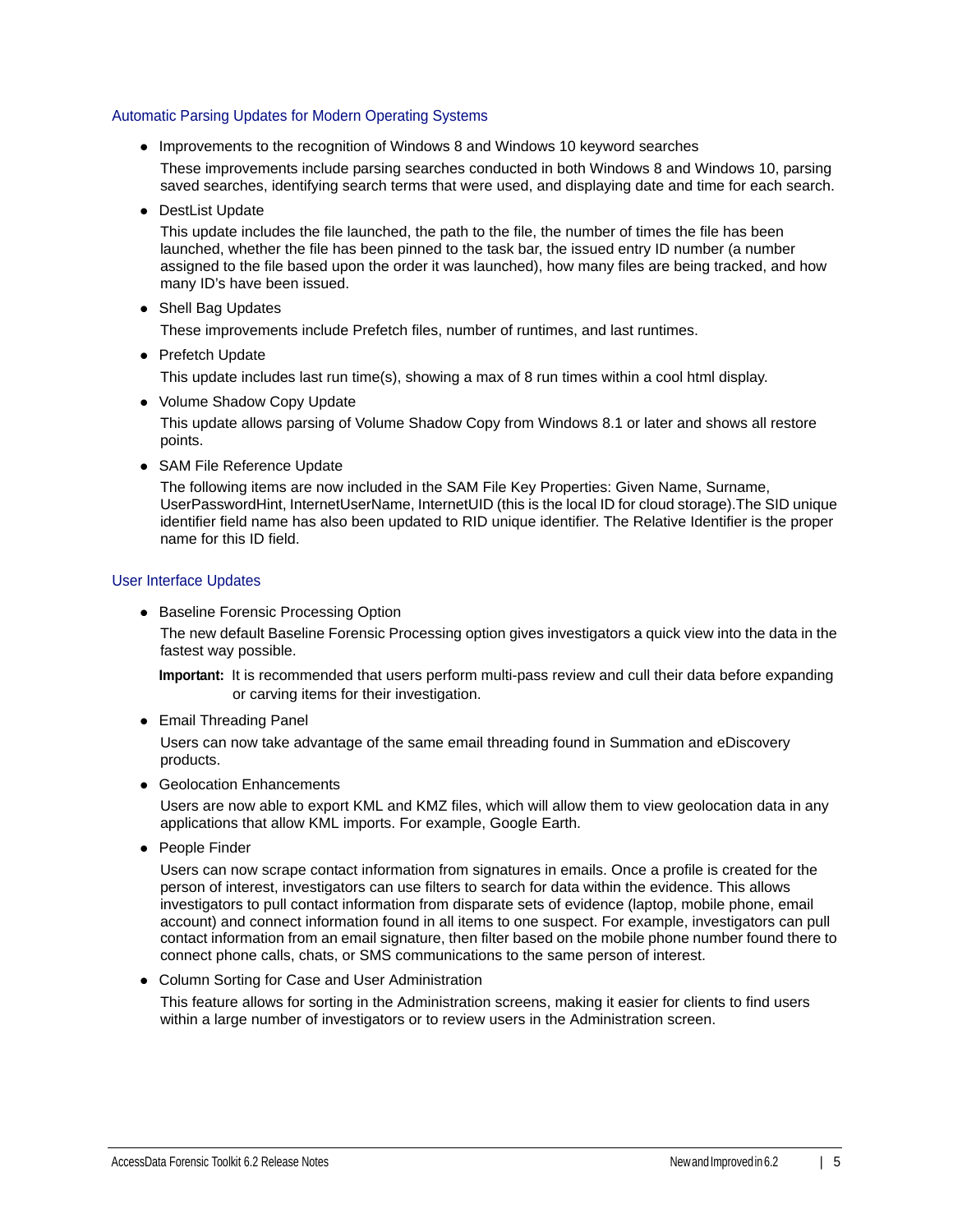**Note:** User and Group sorting is case sensitive since group names are case sensitive.

• Enhanced Active Directory Groups Administrators with LDAP turned on will have the ability to pull in Groups from Active Directory.

#### Deleted Partition Finder

We now support more types of partitions and in more scenarios.

• Both AT and GPT partitioning are now supported.

#### Save Properties Panel

Information from the Properties Panel can now be exported to either CSV or HTML formats. This functionality can be accessed by right-clicking anywhere in the Properties Panel.

#### Indexing Enhancements

Unchecked items in the compound file list will no longer index the entire object as a single object. To process these objects, check the compound file option and they will be expanded and indexed.

The following compound files will always be indexed and are exceptions to the rule:

- Chrome Bookmarks
- Chrome Cache
- Chrome SQLite
- EVT
- EVTX
- EXIF
- Firefox Cache
- **•** Firefox SQLite
- IE Cookie Text
- IE Recovery
- IE WebCache
- Internet Explorer Files
- Skype SQLite
- SQLite Databases
- Windows Thumbnails

### Enhanced Decryption Support

We have added enhanced support for the following:

- Bitlocker Decryption for Windows 10
- Mac Images Created with FileVault2
- Chrome Password Decryption
- FireFox Password Decryption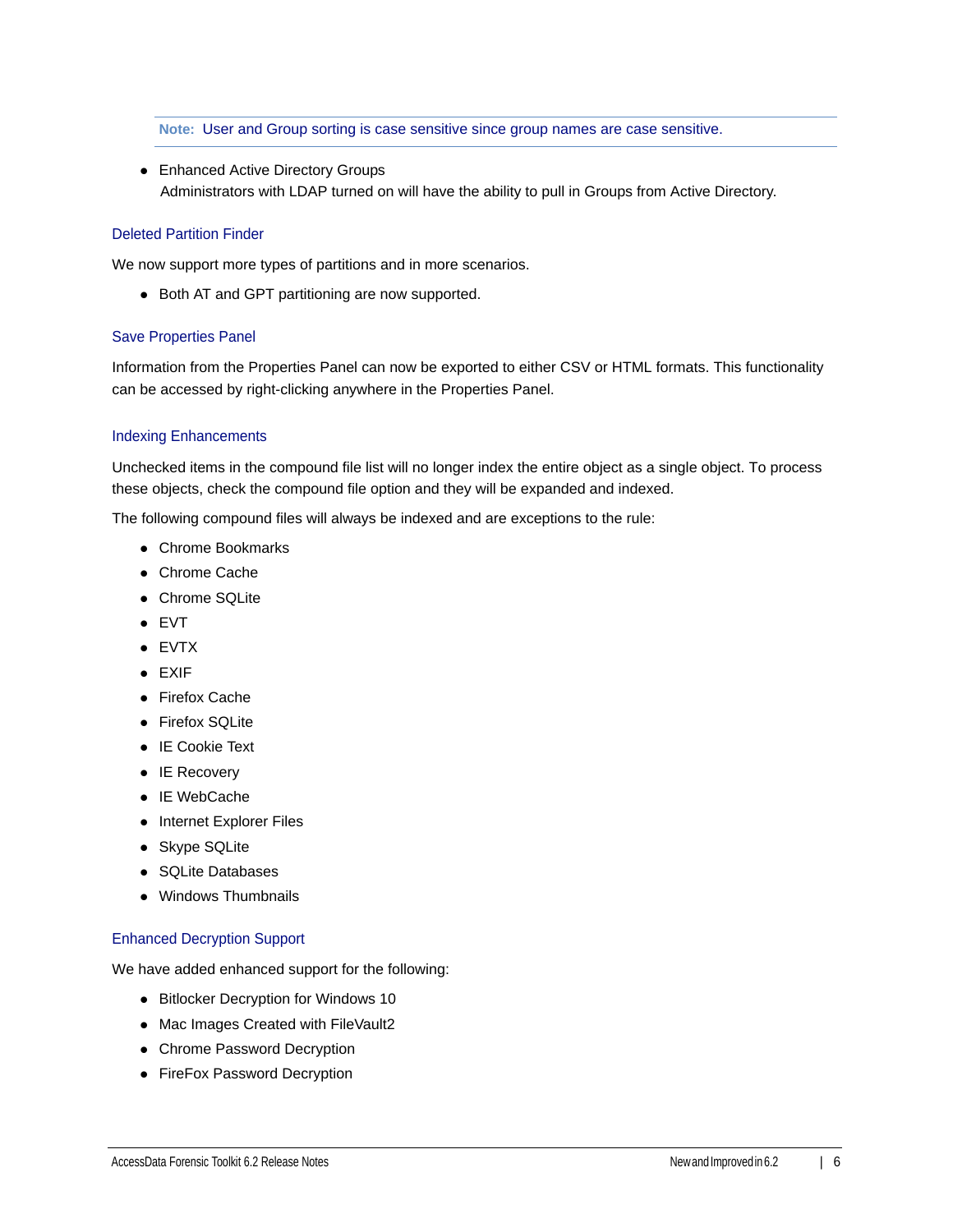### Updated Support for Agents

- Agent Support for MacOS 10.11 and 10.12
- Agent Support for Windows Server 2008 R2, 2012 R2, and 2016
- Agent Support for Windows 8, 8.1, and 10
- Agent Support for Linux (Red Hat up to 7)

#### Updated Install Support

We have added support for the following:

- Official Support for SQL 2014
- Official Support for Windows Server 2016
- Updated NSRL to version 2.54
- Updated Default Settings for SQL Server to improve performance

#### Removal of Support

- Proxy Agent
- MapQuest Geolocation
- Oracle Database

#### Support for Microsoft SQL Server

The following changes have been made for support of SQL Server for FTK:

- SQL Server 2008 R2 is no longer supported
- SQL Server 2014 is now supported

#### Updated Agent Modules and Agent Core

The agent has been updated.

**Important:** If you are upgrading to 6.2, the new agent modules will not run with the agent core from previous versions. When pushing 6.2 agents, you must also push both modules and core.

#### Removal of Agent Support

- Windows 2000
- Windows XP
- Windows Vista
- Mac OS 10.8 and below
- Solaris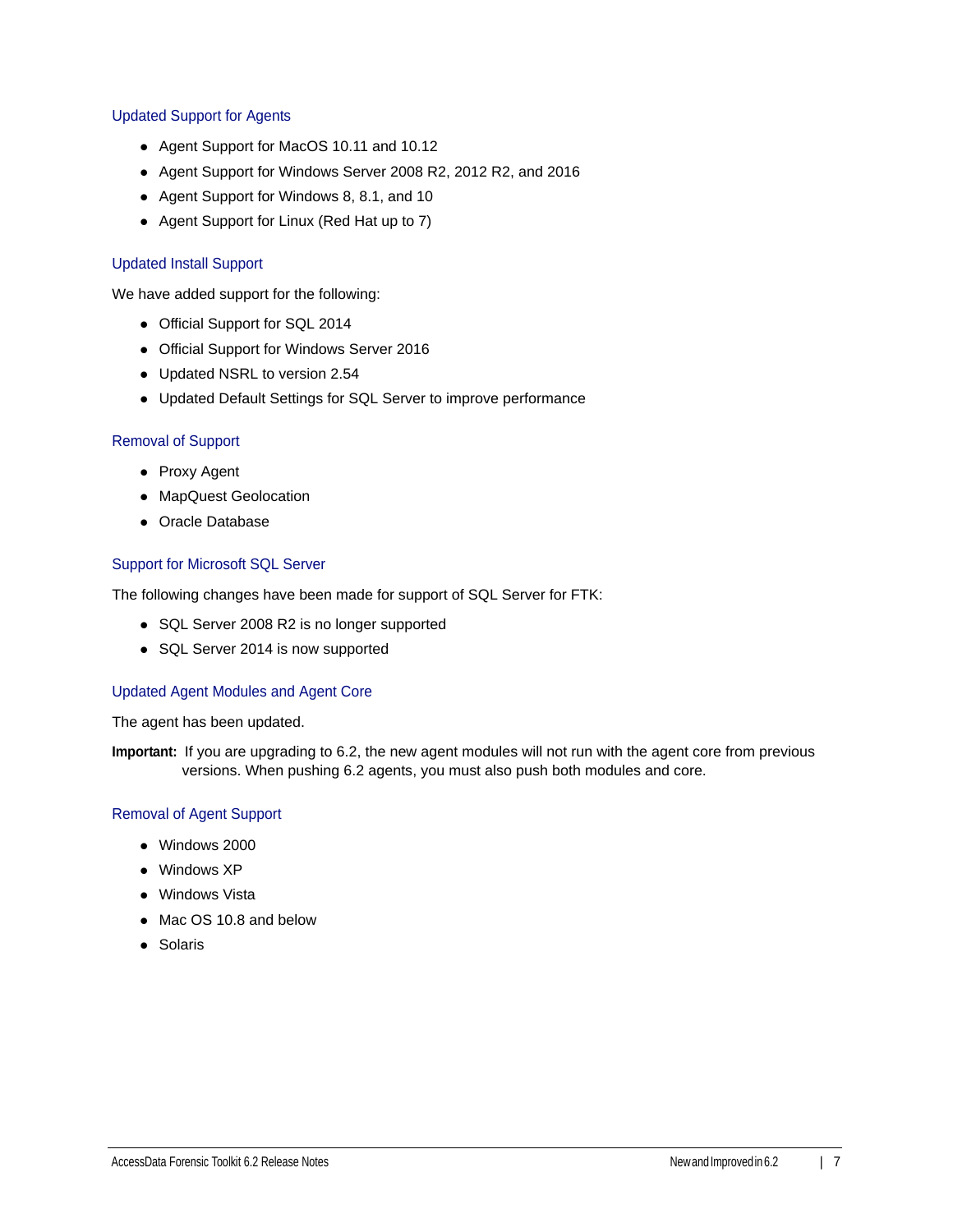# Fixed Issues in 6.2

- The Additional Analysis KFF Group option was not processing the top item in the list if there was an item above the Default group. This has been fixed. (42937)
- Improved handling of nested zip files specifically crafted to crash software tools trying to expand them. (43629, 1080)
- Improved handling of exFAT timestamps reading the Timezone marker. (42459, 1123)
- Fixed an issue where in some instances the file size for some Mac OSX 10.11 native files were showing as 0k. (40374, 1139)
- Improved handling of OCR for Cyrillic (Russian) text. (40598, 1143)
- The Index Search tab now updates the email attachment pane. (42229, 1193)

**Important:** There is one exception. If the user selects a hit, selects an attachment, then selects the same hit once more. In this case, the search file will not be reloaded.

- The issue preventing the addition of 3 Distributed Processing Engines has been fixed. (2299)
- The column named App Active Time has been updated to App Activation Time for disambiguation purposes. (3056)
- Mounting more than one device from a remote agent on Server 2016 will now trigger an error message instead of crashing if the mounting fails. (5490)
- Custom Data Views have been fixed to work with filters of bookmarked objects. (6533)
- Custom Case Identifiers no longer reappear after having been deleted. (6749)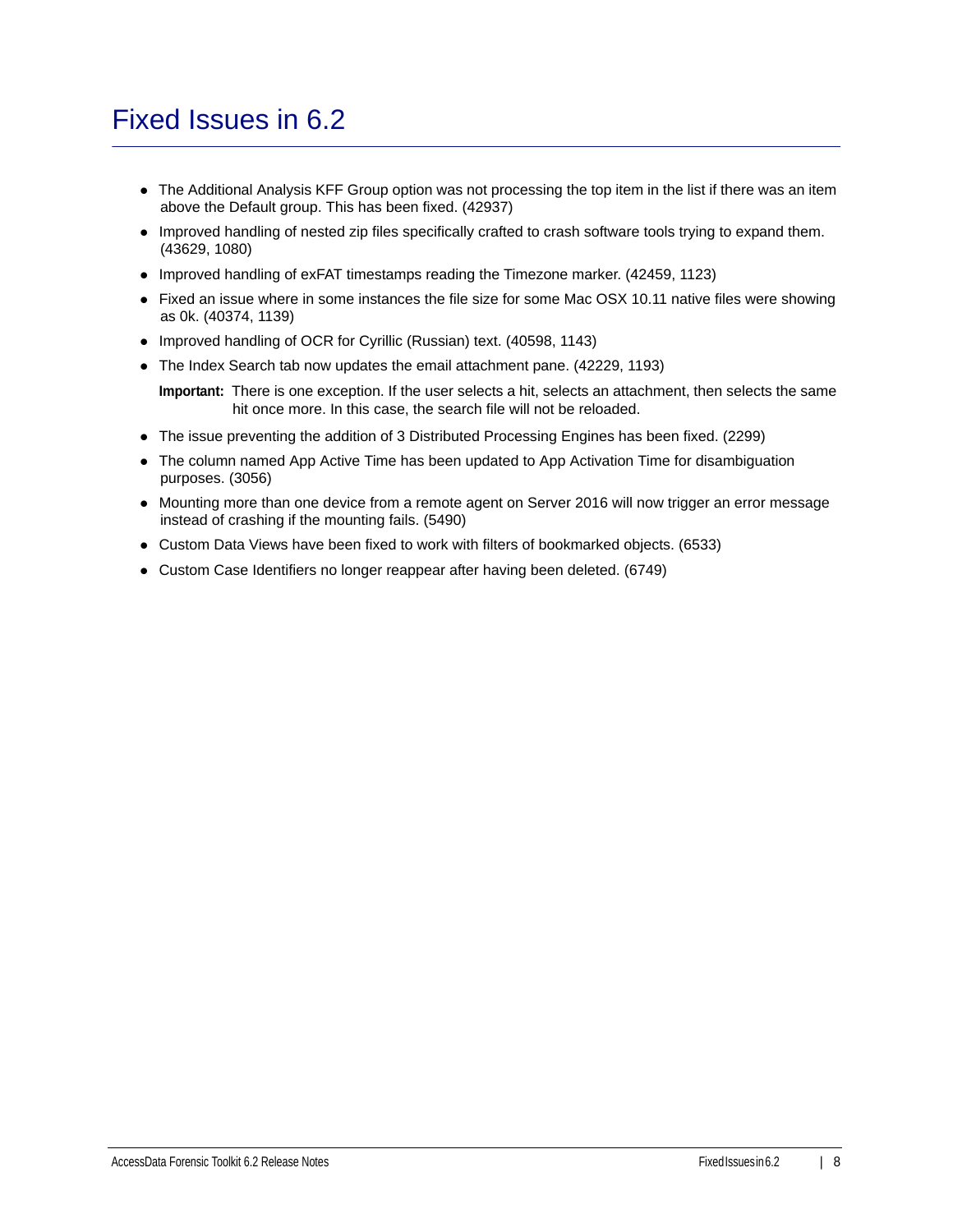### <span id="page-8-0"></span>*Latest Documentation*

The User Guide is always being updated. For the latest FTK documentation, go to the following link: http://www.accessdata.com/support/product-downloads/ftk-download-page

### *Installation and upgrade*

- The FTK Suite (FTK, Lab, Enterprise) no longer supports multiple products of the same version running on the same machine at the same time. The user can only install one of the three products of a specific version on a single machine. (29786, 30927)
- For FTK installation and upgrade instructions, see the *FTK Quick Install Guide* and the detailed *FTK Installation Guide* which are available at http://www.accessdata.com/support/product-downloads/ftk-download-page
- FTK supports Distributed Processing Engines (DPEs). Before installing Distributed Processing, see the *Install Guide*.

### *Upgrading CodeMeter*

- FTK 5.6.1 and later include an updated version of CodeMeter Runtime Kit (5.21).
	- If this is a new installation of FTK you do not need to do anything and the latest version of CodeMeter is installed.
	- If you are upgrading to FTK 5.6.1, be aware that a security vulnerability has been detected in Codemeter 4.5. However, if you simply upgrade from CodeMeter 4.5 to 5.21, the vulnerability remains. To fix the vulnerability, you must manually uninstall 4.5 before installing 5.21.

If you are upgrading to FTK 5.6.1, manually uninstall CodeMeter first and then install FTK 5.6.1 which will install a clean CodeMeter 5.21. Otherwise, after upgrading to FTK 5.6.1, manually uninstall CodeMeter 4.5 and then manually install CodeMeter 5.21.

### *Running PostgreSQL on a Virtual Machine*

• If you run PostgreSQL on a virtual machine with a dynamically allocated virtual hard drive, you must manually stop the PostgreSQL service before rebooting the virtual machine. Otherwise, PostgreSQL will become corrupted.

If you run PostgreSQL on a virtual machine with a fixed size virtual hard drive, then PostgreSQL will not become corrupted when rebooting.

### *Recommendations*

- Cerberus writes binaries to the AD Temp folder momentarily in order to perform the malware analysis. Upon completion, it will quickly delete the binary. It is important to ensure that your antivirus is not scanning the AD Temp folder. If the antivirus deletes/quarantines the binary from the temp, Cerberus analysis will not be performed.
- If you choose to have a case's database files placed in the case folder, do not move your case folder without first archiving and detaching the case.
- When creating a Custom Data View, the available filter list should not include: Checked Files, Unchecked Files (checked status is not available across users), Bookmarked Files, Labeled Files (too broad and will include all bookmarks or labels). These filters have been removed from the list. (6533)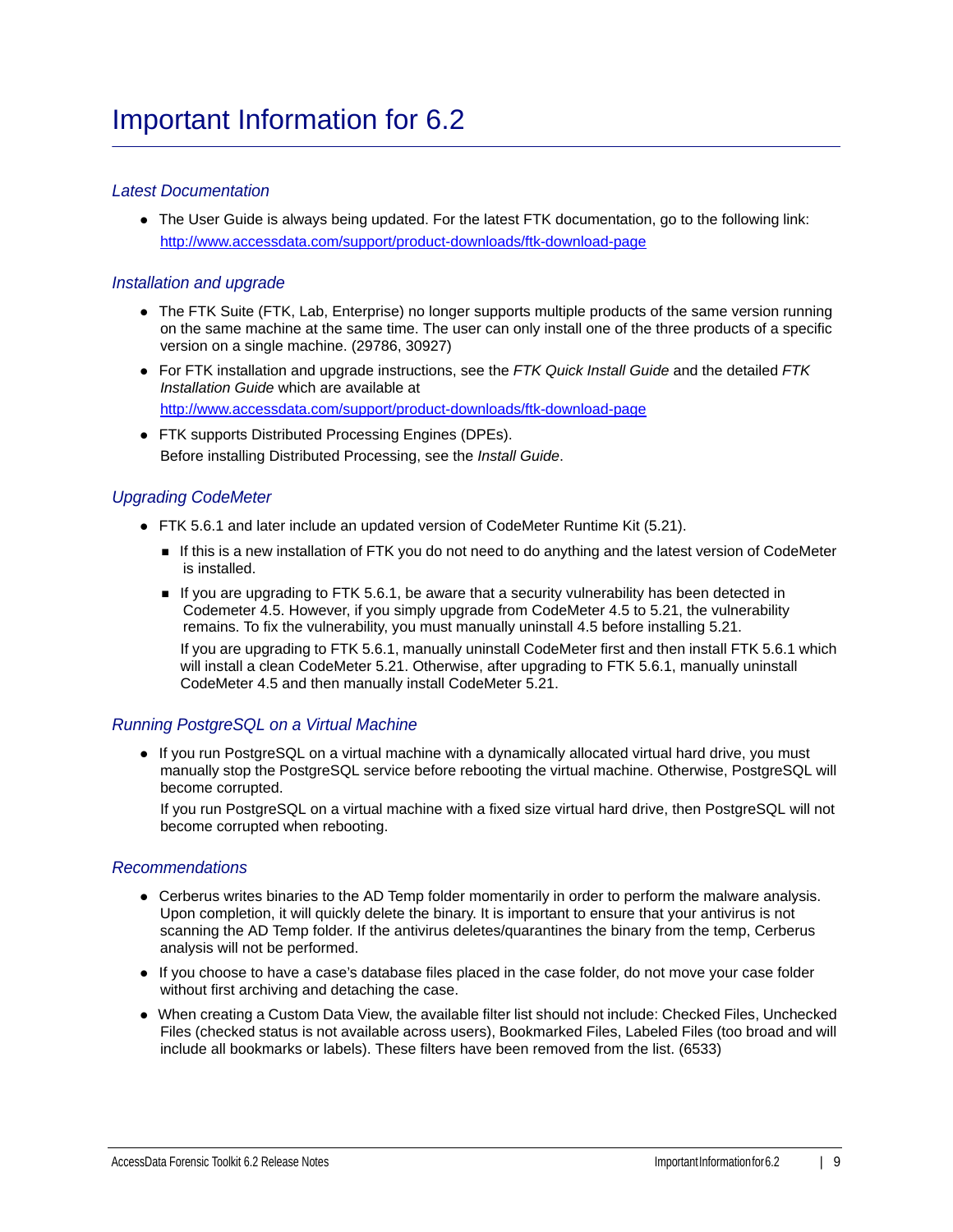### New AD1 files and Imager 3.4.x

Any AD1 file created by FTK or Summation 6.0 or later can only be opened with Imager 3.4.0 or later.

Imager 3.4 can be freely download from the AD website:

<http://accessdata.com/product-download>

Using an older version of Imager will result in an "Image detection failed" error.

This happens because the AD1 format was enhanced to support forward compatibility between AccessData products. Newer AD1s have a version 4 in the header instead of 3. A hex editor can be used to quickly determine if your AD1 is v3 or v4.

| Ø                       |                      |                |                |                    |                          |                            |                |                                    |                |          |                      |               |                 |                         |                |                |                      | Hex Workshop - [C:\Forensic_Files\images\ad1\v4\PreciousV4.ad1]           | □<br>$\boldsymbol{\mathsf{x}}$ |
|-------------------------|----------------------|----------------|----------------|--------------------|--------------------------|----------------------------|----------------|------------------------------------|----------------|----------|----------------------|---------------|-----------------|-------------------------|----------------|----------------|----------------------|---------------------------------------------------------------------------|--------------------------------|
|                         | Eile Edit Disk       |                |                |                    |                          |                            |                | Options Tools Plug-Ins Window Help |                |          |                      |               |                 |                         |                |                |                      |                                                                           | $  \in$ $x$                    |
|                         | 6 F & &              |                |                | KABBE              |                          |                            | 吵              | $\mathbb{C}^n$                     |                | 用品品色     |                      | 吗             |                 |                         |                | ↓日吗            |                      | $\frac{1}{\sqrt{2}}\frac{1}{\sqrt{2}}\frac{1}{\sqrt{2}}$<br>٥<br>$\equiv$ |                                |
|                         | 临海路                  |                | $\mathcal{A}$  |                    |                          | 镲                          | 匣              |                                    | Legacy ASCII   |          |                      | $\checkmark$  | 94              |                         |                |                |                      |                                                                           |                                |
|                         |                      | $\circ$        | 7              | 2                  | 3                        | 4                          | 5              | 6                                  |                | 8        | 9                    | A             | B               |                         | D              | E              | E                    | 0123456789ABCDEF                                                          |                                |
|                         | 00000140             | 0 <sub>0</sub> | 0 <sup>0</sup> | 00                 | 00                       | 00                         | 0 <sub>0</sub> | 0.0                                | 0<br>0         | 00       | 00                   | 00            | 0 <sub>0</sub>  | 0                       | 0 <sub>0</sub> | 0 <sub>0</sub> | 00                   |                                                                           | ۸                              |
|                         | 00000150             | 00             | ٥<br>$\Omega$  | 0                  | ٥<br>$\Omega$            | 00                         | ٥<br>$\Omega$  | O<br>0                             | 0<br>0         | 00       | 0 <sup>0</sup>       | 0<br>0        | 0 <sup>0</sup>  | 0<br>0                  | 00             | 00             | 00                   |                                                                           |                                |
|                         | 00000160             | 00             | 0 <sub>0</sub> | 00                 | 00                       | 00                         | 00             | 00                                 | 0<br>0         | 00       | 0 <sub>0</sub>       | 0.0           | 00              | 00                      | 00             | 0.0            | 00                   |                                                                           |                                |
|                         | 00000170             | 00             | 00             | 00                 | 00                       | 00                         | 00             | 00                                 | 0 <sub>0</sub> | 00       | 0 <sup>0</sup>       | 00            | 00              | 00                      | 00             | 00             | 00                   |                                                                           |                                |
|                         | 00000180             | 00             | 0 <sup>0</sup> | 0<br>0             | 00                       | 00                         | 0<br>0         | 0<br>Ð                             | 0<br>0         | 00       | 00                   | 0.0           | 00              | 0.<br>0                 | 00             | 0.0            | 00                   |                                                                           |                                |
|                         | 00000190             | 0.0            | 00             | 00                 | 00                       | 00                         | 00             | 00                                 | 00             | 0.0      | 00                   | 0.0           | 00              | 0 <sub>0</sub>          | 00             | 00             | 00                   |                                                                           |                                |
|                         | 000001A0             | 00             | 0 <sup>0</sup> | 0<br>0             | $\ddot{\mathbf{0}}$<br>0 | O O                        | 0<br>$\circ$   | Ō<br>0                             | 0<br>0         | 00       | 0 <sub>0</sub>       | 00            | 0 <sup>0</sup>  | 0<br>0                  | 00             | 00             | 00                   |                                                                           |                                |
|                         | 000001B0             | 0.0            | 0 <sup>0</sup> | 00                 | 00                       | 00                         | 00             | 00                                 | 0 <sup>0</sup> | 00       | 0 <sup>0</sup>       | O<br>$\Omega$ | 00              | 0<br>0                  | 00             | 00             | 00                   |                                                                           |                                |
|                         | 000001C0             | 00             | 0Q             | 0.0                | 00                       | $\Omega$<br>$^{18}$ $^{8}$ | 0 <sup>0</sup> |                                    | 0 <sup>0</sup> | 00       | 0 <sup>0</sup>       | 00            | 00              | 00                      | 00             | 0 <sup>0</sup> | 00                   |                                                                           |                                |
|                         | 000001D0             |                | 00.00          |                    | <b>Bildown</b>           |                            | 0p-            | $^{190}$                           | 00             | 00       | 0 <sub>0</sub>       | 00            | 0 <sup>o</sup>  | 00                      | 0 <sup>0</sup> | 00             | 00                   |                                                                           |                                |
|                         | 000001E0             | 00             | 00             | 00.                | 0.0                      | .00.                       | 00             | 00                                 | 0Q             | 0.0      | 0.0                  | 00            | 0.0             | 00                      | 00             | 00             | 00<br>958            | 4 or later                                                                |                                |
|                         | 000001F0             | 00             |                | 00'00              | ðδ                       |                            | ზზ             |                                    | ΩO.            |          | 00                   |               | ზზ              |                         | შშ             |                |                      |                                                                           |                                |
|                         | 00000200             |                | 44             | 4<br>c             | 4F                       | 47                         | 49             | 43                                 | 41             | 4C       | 49                   | 4 D           | 41              | 4<br>7                  | 45             | 00             | 00                   | ADLOGICALIMAGE                                                            |                                |
|                         | 00000210             |                | 04 00          | 0 <sub>0</sub>     | 0 <sup>0</sup>           | 01                         | 0 <sup>0</sup> | 00                                 | 0 <sub>0</sub> | 00       | 0 <sup>0</sup>       | 01            | 0 <sub>0</sub>  | 9<br>0                  | 00             | 0 <sub>0</sub> | 00                   | .                                                                         |                                |
|                         | 00000220             | ००             | 00             | 0                  | 00                       | 71                         | 01             | 00                                 | 00             | 00       | 00                   | 00            | 00              | 34                      | 00             | 0.0            | 00                   | .4.<br>q.                                                                 |                                |
|                         | 00000230<br>00000240 | 52             | 31             | Ö<br>0             | 00                       | 5<br>Ċ                     | 0 <sup>0</sup> | 00<br>0.0                          | 00             | 00       | 0 <sup>0</sup>       | 00            | 00              | E<br>3                  | 46             | FA             | 02                   | R1.<br>$F$ .                                                              |                                |
|                         |                      | 0.0            | 0 <sup>0</sup> | 00                 | 00                       | 00                         | 00             |                                    | 0 <sub>0</sub> | 00       | 00                   | 00<br>00      | 00              | 4                       | 4D             | FA             | 02                   | .GM.                                                                      |                                |
|                         | 00000250<br>00000260 | 00             | 00             | 00                 | 00                       | 00                         | 00             | 00                                 | 00<br>31       | 00<br>5c | 0 <sub>0</sub><br>50 | 61            | 00              | 70                      | 72             | 65             | 63                   | prec                                                                      |                                |
|                         | 00000270             | 69             | 6F             | 75                 | 73                       | 2E                         | 30             | 30<br>31                           |                | 32       |                      |               | 72              | 74                      | 69             | 74             | 69                   | ious.001\Partiti                                                          |                                |
|                         | 00000280             | 6F<br>20       | 6E<br>50       | 20<br>72           | 31<br>65                 | 20<br>63                   | 5в<br>69       |                                    | 32<br>75       | 73       | 4D<br>20             | 42<br>5B      | 5 D<br>4E       | 5c<br>54                | 54<br>46       | 68<br>53       | 65<br>5 <sub>D</sub> | 1<br>$[122MB]$ The<br>on<br>Precious [NTFS]                               |                                |
|                         | 00000290             | A7             | 00             | 00                 | 00                       | 00                         | 00             | 6F<br>00                           | 0<br>0         | 03       | 00                   | 00            | 00              | 01                      | 90             | 00             | 00                   |                                                                           |                                |
|                         | 000002A0             | 03             | 00             | 00                 | 00                       | 35                         | 31             | 32                                 | C1             | 00       | 00                   | 00            | 0 <sub>0</sub>  | 0 <sub>0</sub>          | 00             | 00             | 03                   | .512                                                                      |                                |
|                         | 000002B0             | 00             | 00             | 00                 | 02                       | 90                         | 0 <sub>0</sub> | 0.0                                | 06             | 00       | 00                   | 00            | 32              | 35                      | 30             | 35             | 32                   | $\ldots \ldots 25052$                                                     |                                |
|                         | 000002C0             | 36             | <b>DA</b>      | 0<br>0             | 0 <sup>0</sup>           | 00                         | 00             | 00                                 | 0 <sub>0</sub> | 00       | 03                   | 00            | 00              | 0<br>0                  | 03             | 90             | 00                   | .                                                                         |                                |
|                         | 000002D0             | 00             | 05             | 0<br>0             | 00                       | 0.0                        | 36             | 38                                 | 30             | 39       | 36                   | F3            | 00              | 0<br>0                  | 00             | 0.0            | 00                   | .68096                                                                    |                                |
|                         | 000002E0             | 0 <sub>0</sub> | 0 <sub>0</sub> |                    | 00                       |                            | 00             | 04                                 | 90             | 00       | 00                   | 05            | 00              | 0                       | 00             | 66             | 61                   | $-11111$                                                                  |                                |
|                         | 000002F0             | бС             | 73             | 5<br>6             | 13                       | 01                         | 00             | 00                                 | 0 <sup>0</sup> | 00       | 00                   | 00            | 01              | 0 <sub>0</sub>          | 00             | 0 <sup>0</sup> | 05                   | lse                                                                       |                                |
|                         | 00000300             | 90             | 00             | 00                 | 0 <sup>c</sup>           | 00                         | 0 <sub>0</sub> | 00                                 | 54             | 68       | 65                   | 20            | 50              | 72                      | 65             | 63             | 69                   | The Preci                                                                 |                                |
|                         | Precious V4.         |                |                |                    |                          |                            |                |                                    |                |          |                      |               |                 |                         |                |                |                      |                                                                           |                                |
|                         |                      |                |                |                    |                          |                            |                |                                    |                |          |                      |               |                 |                         |                |                |                      |                                                                           |                                |
|                         | <b>Structures</b>    |                |                |                    | $\sqrt{2}$               |                            |                | IBH 공기 A   매매매 2                   |                |          |                      |               | ×<br>$\epsilon$ | <b>Checksum Results</b> |                |                |                      | None                                                                      | $\vee$ X $\approx$ X           |
|                         | Member <sub>16</sub> |                |                | Value (dec) $\rho$ |                          |                            |                | Value (hex) 2                      |                | Size In  |                      |               | 4               | Document                |                |                |                      | Checksum 10<br>Algorithm                                                  | Checksum/Dig                   |
|                         |                      |                |                |                    |                          |                            |                |                                    |                |          |                      |               |                 |                         |                |                |                      |                                                                           |                                |
|                         |                      |                |                |                    |                          |                            |                |                                    |                |          |                      |               |                 | ¢                       |                |                |                      |                                                                           | $\rightarrow$                  |
| <b>Structure Viewer</b> |                      |                |                |                    |                          |                            |                |                                    |                |          |                      |               | Reads           |                         |                |                |                      | Compare W Checksum   G Find   Bookmarks   C Output                        |                                |
| Ready                   |                      |                |                |                    |                          |                            |                |                                    |                |          |                      |               |                 | Cursor: 000002CD        |                |                |                      | Caret: 00000210<br>49958983 bytes                                         | OVR MOD READ                   |
|                         |                      |                |                |                    |                          |                            |                |                                    |                |          |                      |               |                 |                         |                |                |                      |                                                                           |                                |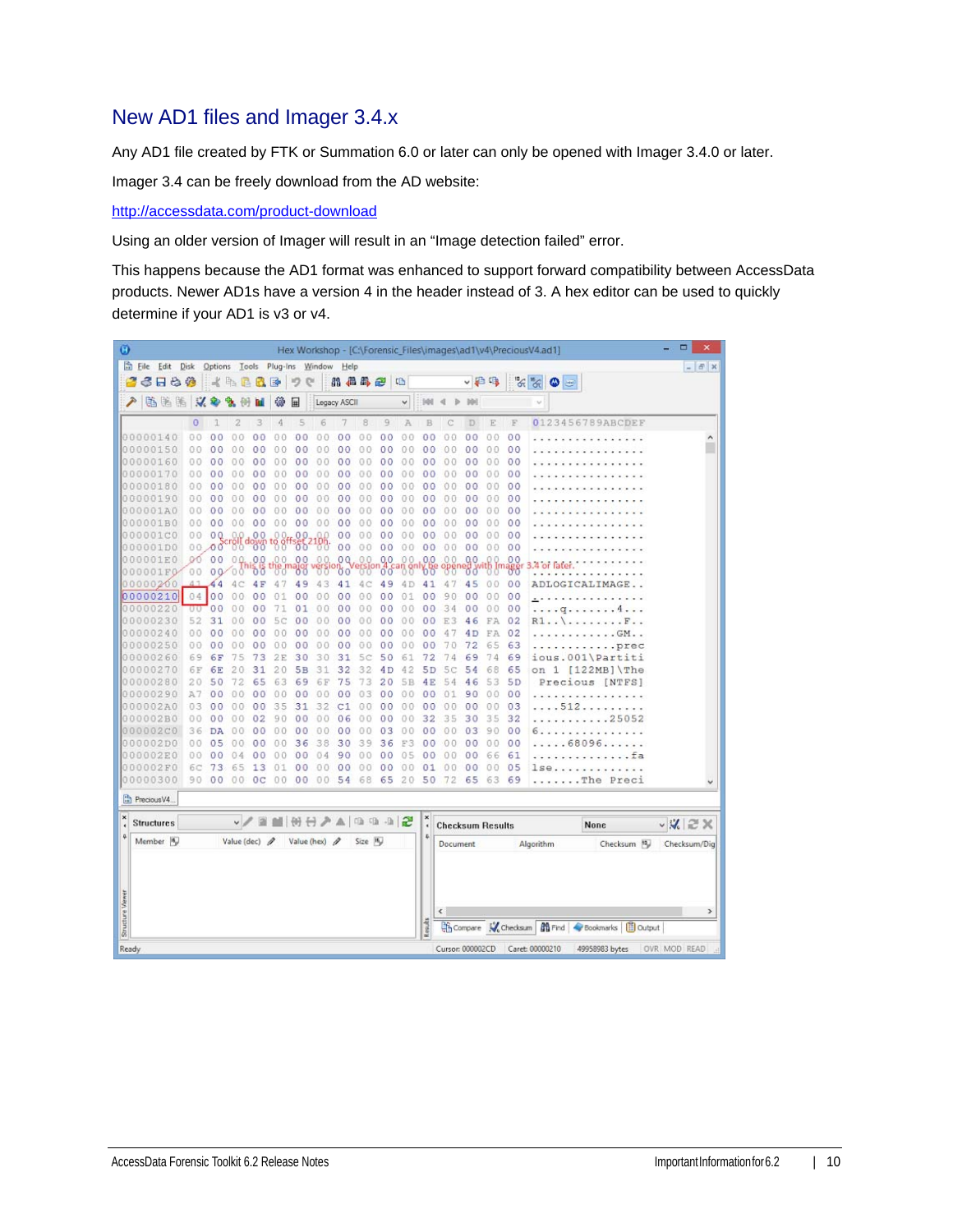# Known Issues in 6.2

Filters created within a case are automatically global, but unable to be used in other cases. (42681/ 41698)

**Workaround**: Close the case and close FTK. When you open FTK and a new case the filter will no longer be available.

- If FTK is viewing text at the time the user performs additional analysis on that same text, the additional analysis job will fail. (40598, 1143)
- Some self/user-made certificates may not work in Management Server. (42450, 1202) **Workaround**: Contact AccessData Support for instructions on creating a valid certificate using OpenSSL. (5995)
- When using Credant, if the MS Update KB172605 has been applied to Windows 7, the error "Failed to retrieve keybundle. Check Machine ID and Shield ID" will occur. (5130) **Workaround**: To make sure this is working properly, users need to either acquire the image with the patch installed, or remove the patch from the Evidence Processing machines while processing.
- Custom Data View selections do not work when applied to a group. They must be applied to individual users. (7475)
- Email attachments that haven't been downloaded by Windows 10 Mail will show an attachment, but it will not be accessible. This is working as designed. (6451)